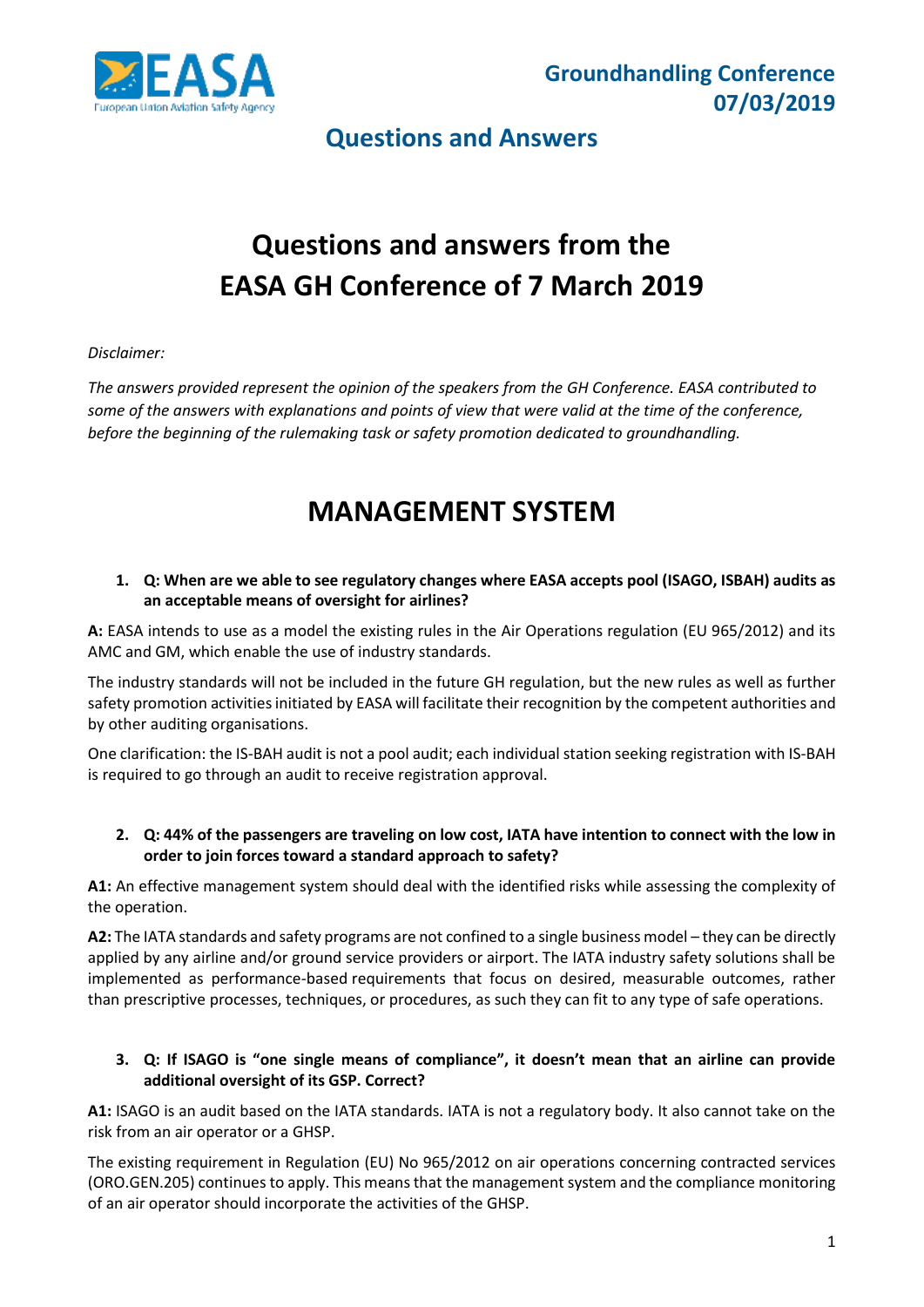

### **Questions and Answers**

**A2:** Although ISAGO could be accepted as "one means of compliance" out of more acceptable or alternative means of compliance, an airline as the holder of an AOC will still arrange for additional oversight, as it is held responsible for the contracted services provided by a GHSP. However, that oversight is expected to be reduced once the new rules will enable recognition of worldwide used industry standards.

#### **4. Q: Aerodromes' & Airlines' SMS are different. Will GH have specific requirements vs linked to existing regulations (GSP already being under airlines' SMS through Air Ops)?**

**A:** The new rules will establish the elements of an interface that are intended to allow the SMSs of the air operators, the aerodrome operator and the GHSP to communicate and establish common elements, thus preventing overlapping tasks. There will be a separate new regulation for GHSP, and the existing requirements related to GHSP in the current regulations on air operations and aerodromes will be adjusted accordingly.

#### **5. Q: Why not create the discussed system as an international standard through a recognized standardization organization? The competence is in the industry.**

**A1:** In an ideal world this would be preferred but we can only deal with the EASA Member States directly and so that should be treated as a possible step towards that.

**A2:** Moreover, the purpose of the Manual on Groundhandling put together by ICAO's GH Task Force is to be used as 'accepted industry good practice and represents a proven way of doing this'. As there cannot be a single industry standard to fit all purposes, the principles therein should rather guide the creation of standards and good practices to be safe and widely accepted.

#### **6. Q: GHSP are required to follow airline procedures, sometimes these add unnecessary complexity and safety risk to a GHSP operation. What is the view of EASA on it?**

**A:** Currently this is happening because the air operator is responsible for the contracted services provided by a GSP before their CAA (see Reg. (EU) No 965/2012 on air operations, ORO.GEN.205). With the EASA Groundhandling roadmap and the future regulation, the intention is to ensure that the procedures will be commonly agreed by the air operator and the GHSP from an equal position and will address the safety risk in the most effective way. This should reduce the operational risk in the ground services.

#### **7. Q: In ISAGO, there are many standards demands the procedure "as per airline standards". How can an airline confirm whether the GSP actually included it or not?**

**A1:** The air operator should be assessing their operations through audits of their contracted activities as part of their compliance monitoring process.

**A2:** An airline can only confirm it by means of audits and/or inspections. Eventually, certain standard procedures could be harmonized to reduce the "as per airline standards" procedures to a minimum.

#### **8. Q: If ISAGO is accepted AMC this alleviates the cost burden on operators by lowering or reducing their oversight, the cost is on GH only. How shall this be levelled?**

**A1:** ISAGO will not become an AMC. While it can be considered as good practice, it cannot be included in the rules. EASA intends to use as a model the existing rules in the Air Operations regulation ((EU) No 965/2012) and its AMC and GM, which enable the use of industry standards.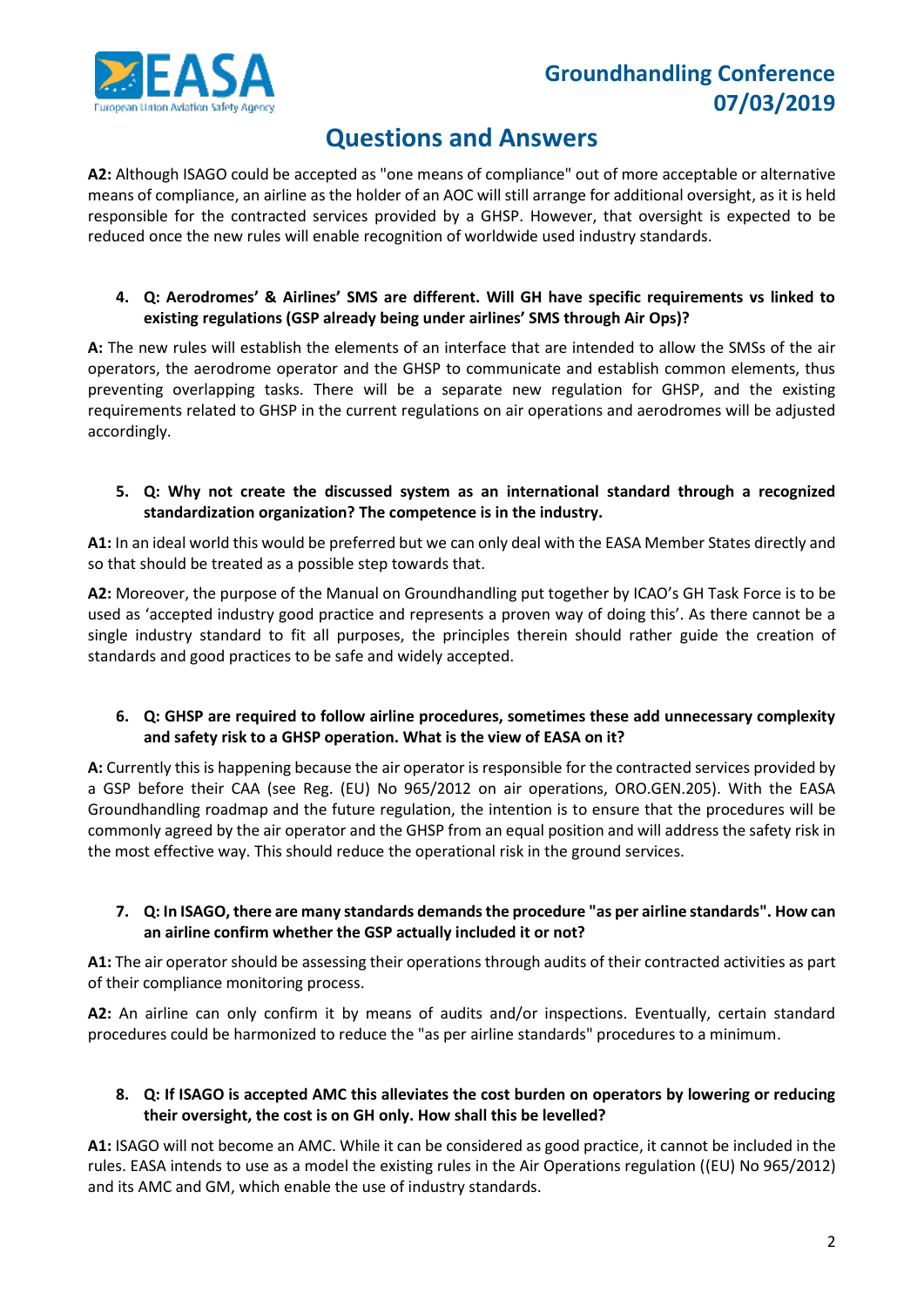

### **Questions and Answers**

**A2:** EASA will not impose any industry standard through a regulation or an AMC, nor will it favour one industry standard over others. However, the new rules will enable the use of internationally recognised industry standards such as ISAGO, IS-BAH or ISO by GHSP and self-service aircraft operators. The new rules will also facilitate recognition of industry standards by competent authorities and other auditing organisations. This will also be developed through safety promotion activities by EASA. The EU system preserves and applies the principles of fair competition and level playing field. However, it is outside the EASA remits to propose any rules to regulate the market.

#### **9. Q: Can or should the different GHSP audit programs be aligned with airport operator and/or CAA requirements?**

**A:** Yes, to a certain extent. This is included in the GH Roadmap under the creation of an interface between the organisations involved in the GH services.

#### **10. Q: Regarding the exchange of safety data, a common platform/software is going to be created to report, to access to the investigations, actions taken..?**

**A:** The intention is to create a common platform where safety relevant information and data can be accessed by all organisations concerned.

#### **11. Q: If EASA in scope of regulatory control activities will audit handlers and have the scope of ISAGO, will IATA recognise results of authority check?**

**A1:** As an Authority, it is not within our umbrella to consider whether or not IATA wishes to "recognise" our work.

**A2:** As per the new provisions of the Basic Regulation (EU 2018/1139), EASA will not be the competent authority of GHSP, therefore EASA will not perform a direct audit to the GHSPs; the national aviation authority (NAA) of the Member State where the aerodrome is located will be the competent authority of the GHSP operating on that aerodrome. Moreover, it should be clarified that the results of inspections performed by a competent authority to a GHSP as part of its oversight activity do not need any recognition by IATA or similar organisations. At the same time, the results of such inspections will not be shared by the competent authority with any external organisation outside the provisions of the applicable laws.

## **OPERATIONAL STANDARDS**

#### **1. Q: EASA states GHSP shall follow Airlines standards. This adds complexity and may increase risk for a GHSP. How will EASA address this and transfer responsibility?**

**A:** In Annex VII, point 4.1.(c) of Regulation (EU) No 2018/1139 it is stated that the provider shall provide the groundhandling services in accordance with the procedures and instructions of the aircraft operator it serves. The Agency acknowledges that this adds complexity and may increase operational risk, however it is still premature to state how this will be resolved. The approach taken will aim at enabling the aircraft operator and the GHSP to agree together on common operational standards and procedures, whichever prove to be more effective for risk mitigation.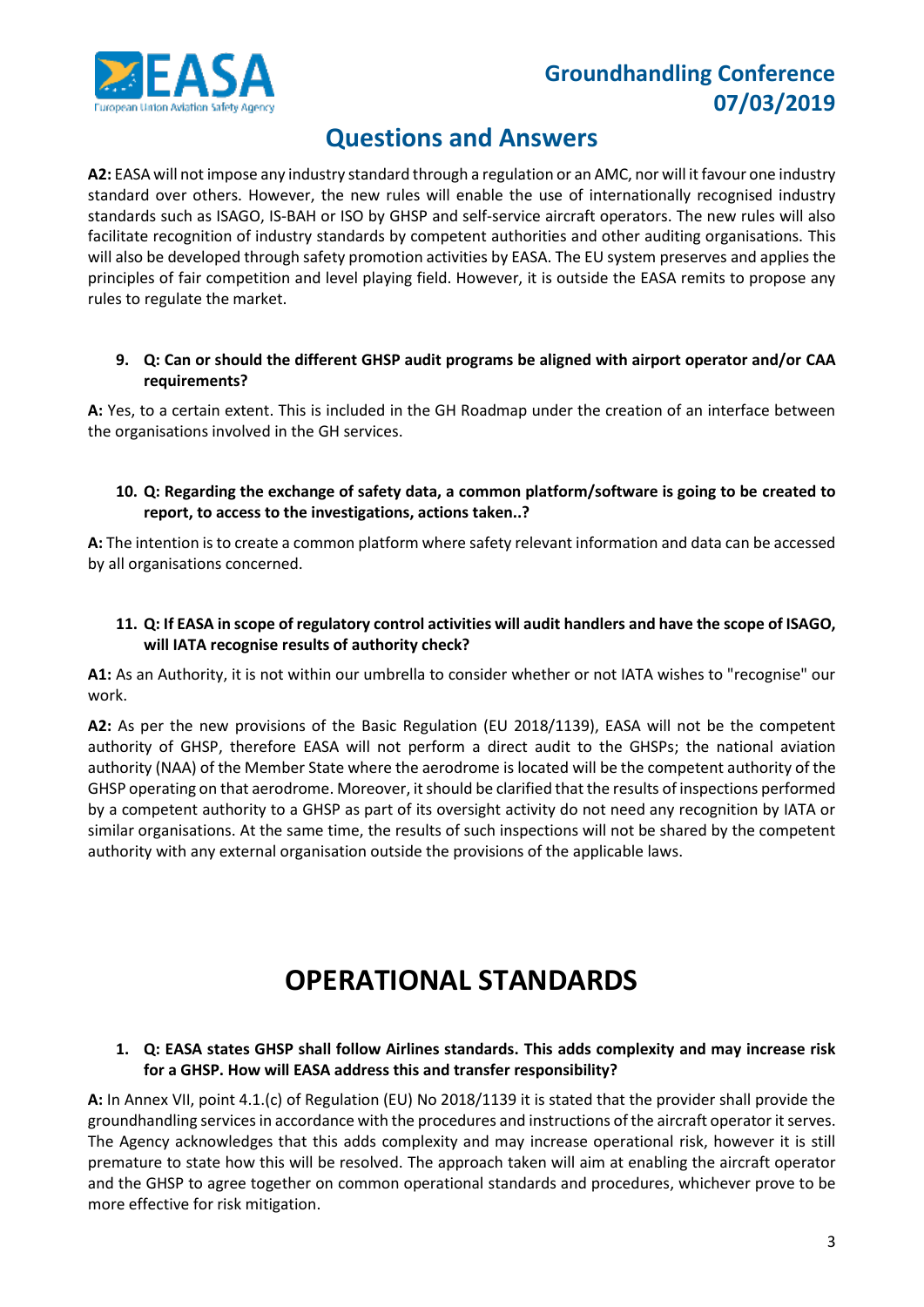



#### **2. Q: Is there any data to support the idea that complexity, as opposed to complacency, has led to increased safety incidents?**

**A:** Although the Agency has data on incidents/accidents during the provision of groundhandling services, there is no analysis to prove that they are caused due to complexity compared with complacency.

#### **3. Q: Why is EASA better suited to make and maintain standards than recognized standardization organizations when competence is within the industry?**

**A:** The role of the Agency and its responsibilities are described in Regulation (EU) No 2018/1139. The Agency has its well-established mechanisms to make and maintain standards ensuring the participation of the affected stakeholders as well as the opportunity of every person to provide comments during the consultation process.

#### **4. Q: Did EASA perform any assessment/inspection of the effectiveness of quality standardisation programs like ISAGO or IS-BAH confirming equivalent level of safety?**

**A:** No, as the groundhandling domain had not been covered by a European safety regulation until the Basic Regulation (EU) 2018/1139, which became applicable in September 2018. Moreover, an 'equivalent level of safety' needs to be measured against a set standard, which does not exist at the moment, other than the industry standards.

#### **5. Q: Could you expand on how, in your opinion, a regulatory standardisation introduced under the NBR should improve cost saving of GSPs and Airlines?**

**A:** The oversight concept has not been defined yet, therefore we are not in a position to provide more details.

#### **6. Q: How will these standard procedures apply outside Europe for EU airlines? What if a Third Country GHSP refuses to apply the EU standards?**

**A:** The requirements are applicable to GHSP operating at EU aerodromes. For GHSP at aerodromes outside EU, it is always the responsibility of the Air Operator that the GHSP provides the services in accordance with the operator's instructions specified in Regulation (EU) No 965/2012 on air operations and the operator procedures. Both current industry programmes are international in scope and could be used by EU airlines to address risk to services performed outside the EU.

#### **7. Q: How do you sanction a GHSP when there is no certificate to potentially revoke? Will national CAAs be allowed to banish a GHSP from an airport? From the country?**

**A:** A finding during an inspection does not necessarily mean that enforcement measures are taken immediately. As already happening in other aviation domains, depending on the severity of the finding there is a corrective action plan which needs to be established. Further actions may be taken if the provider fails to complete the corrective action plan, which could include de-registration of declaration.

#### **8. Q: What happens in Luton if following the "local industry standard" there is damage? Who is responsible?**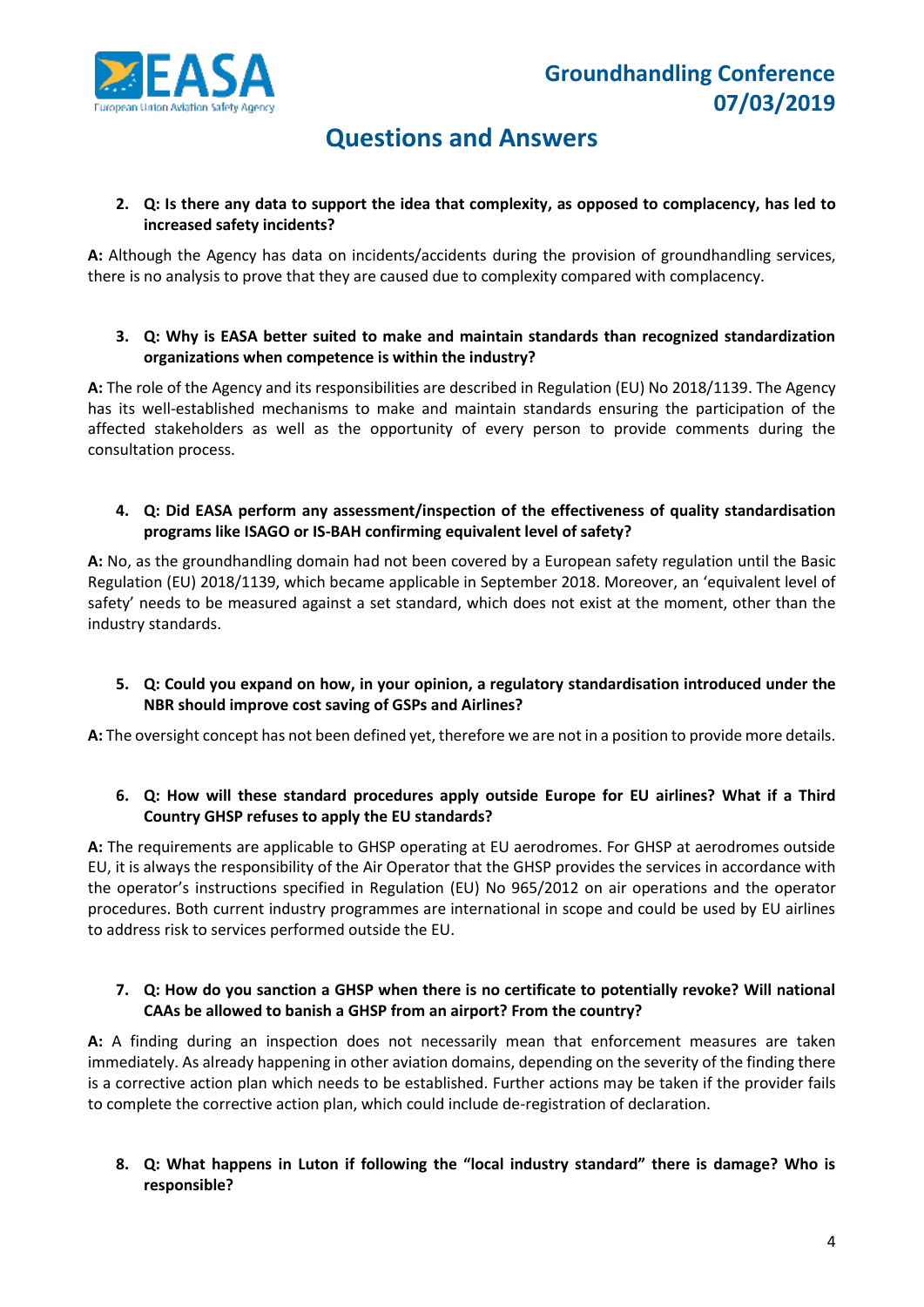

### **Questions and Answers**

**A:** There is no change in liabilities. The airline contracts the ground handler, the procedures are agreed locally and implemented. It would be incredibly tricky for the airline to prove that one particular means of coning or chocking an aircraft is better than another.

#### **9. Q: Taking into account a Luton example, will EASA regulation address limits of liability and accountability between different players implementing an ops procedure?**

A1: I really don't know as EASA haven't been specific about what the regulation will contain albeit they mentioned, several times, standardisation. I would doubt they would go that far. I would hope that EASA would insist that where an airline contracts a handler that services other airlines that they would agree standard processes and allow the handler to state what those processes should be. Airlines who self-handle can be excluded as the issue that needs to be addressed in the inexplicable variances in handling requirements across airlines for the same aircraft type.

**A2:** It is too early to give a precise answer to this question at the moment, as this will be determined through the rulemaking process and subject to further consultation. However, the intention is to propose regulatory elements of an interface between the organisations involved in applying the GH operational procedures. The purpose of such interface will be to set clear limitations and lines of responsibilities in order to avoid duplications or contradictions in applying the procedures.

#### **10. Q: Will the new GH regulatory requirements influence or affect the perceived "race to the bottom" a.k.a a highly competitive market?**

**A:** The objective of the regulatory requirements are to ensure a high level of safety and level playing field.

## **TRAINING**

#### **1. Q: Which entity defines the "correct" attitude? In many areas the right attitude is a "political" issue.**

**A:** We should look at observable behaviours as these can be directly linked back against the training (knowledge and skills) delivered, so making an observation can determine if the behaviours (actions) are as expected. So avoiding the political issue around an attitude being correct or not correct, which is very subjective and we should only assess against the objective.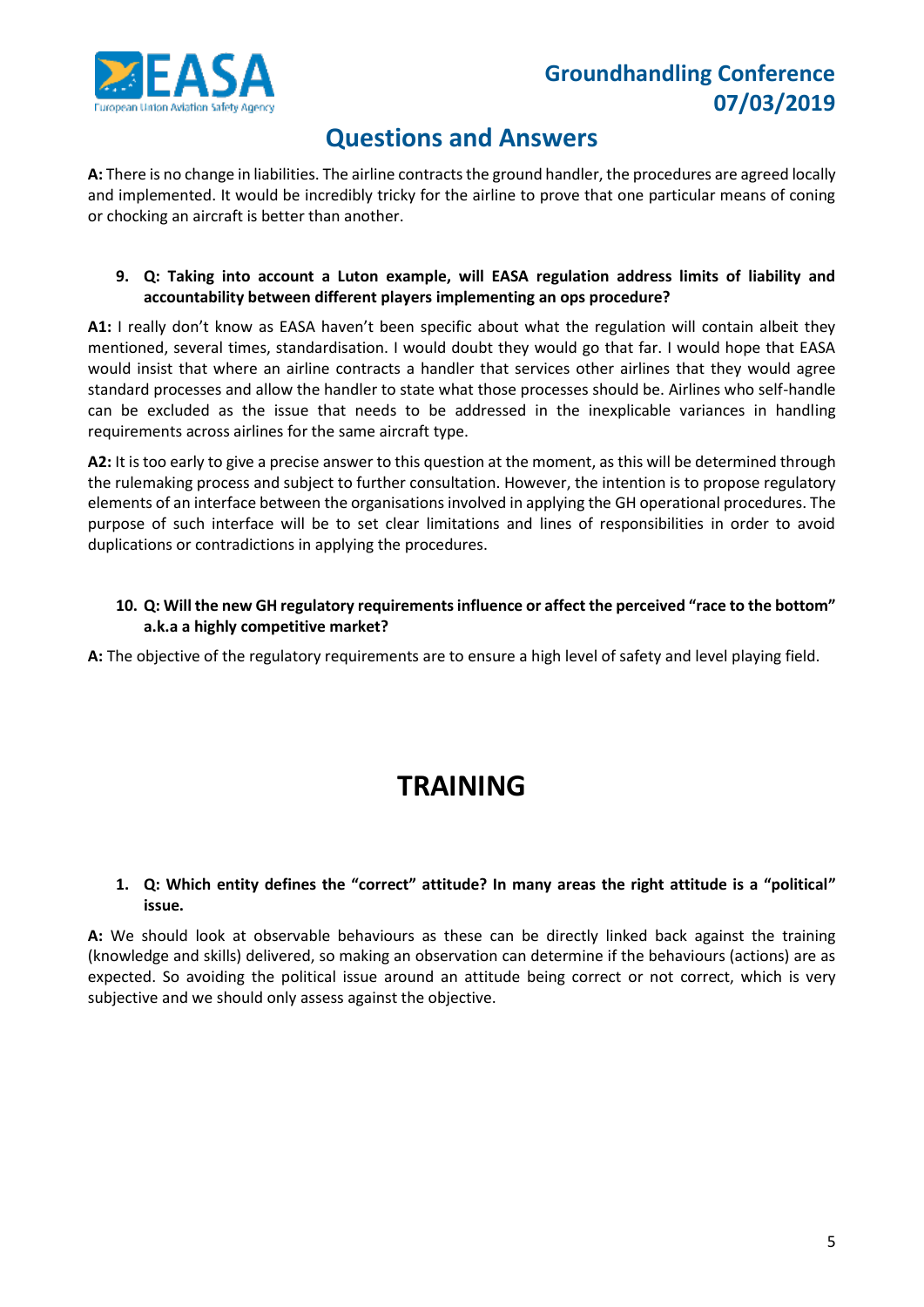

# **GROUND SUPPORT EQUIPMENT (GSE)**

#### **1. Q: Do all GSE manufacturers provide training on the equipment's they are providing?**

**A:** The majority do offer some form of training but the standard and content are variable.

#### **2. Q: Could we modify the GSE supplier requirements based on risk analysis and experience (example: oil exchanged from every year to every two years)?**

**A1:** Yes. The customer requirement is key here. If GSE is still under warranty then the risk of equipment failure (and cost) resides with the customer if the maintenance regime is not followed. If GSE is out of warranty, then the customer has the right to decide how to maintain the GSE as long as safety and legislative requirements are not compromised. Oil Health Monitoring (OHM) for example may (and always does) reduce the frequency of oil changes based on condition monitoring and sampling of the oil.

**A2:** Nothing stops the user and the supplier from developing a custom maintenance regime to suit specific operating conditions and circumstances within whatever applicable safety and legislative requirements are in force.

With respect to retrofitting, there are several instances where a piece of GSE is retrofitted to enable further functionalities (e.g. proximity sensors, cut-off system, speed limitation etc.).

#### **3. Q: What is the relationship (if any) between this EU work and AHM CHAPTER 9?**

**A1:** The relationship is the vision to create a policy to govern how GSE maintenance is delivered; create a standard, which is currently absent. The overall intent is to provide consistently safe and reliable GSE to a standard in order to reduce accidents and injuries as the result of malfunctioning and poorly maintained GSE.

**A2:** The IATA AHM gives some basic overall requirements as well as Requirement Specifications for a wide range of GSE. These cover aspects such as what should be standard equipment, what options could be available, guidelines of certain aspects that need attention or particular caution. These requirement specifications are intended to be read in conjunction with other applicable standards such as EU Norms, as well as applicable ISO, SAE and other applicable standards or rules that might be in force in certain countries or specific airports. The AHM covers much more than maintenance.

IATA AHM 917 – Basic Minimum Preventative Maintenance Program / Schedule is specifically provided for use in situations where there is no longer any OEM maintenance material available. It is very general but attempts to cover the basic requirements to keep GSE operating safely. However, it cannot in any way guarantee there will not be breakdowns / failures as that depends on too many variables outside the control of the authors.

#### **4. Q: Will EASA provide guidance material on the main elements of a GSE maintenance programme?**

**A1:** The Agency will establish the requirements of a GSE maintenance programme. It is envisaged that the requirements will describe at least the basic principles of the maintenance programme, however it is premature to enter into details at this stage.

**A2:** Please see IATA AHM 917 and the AHM 908 – GSE Maintenance Training Program.

#### **5. Q: How do you deal with subcontracted maintenance?**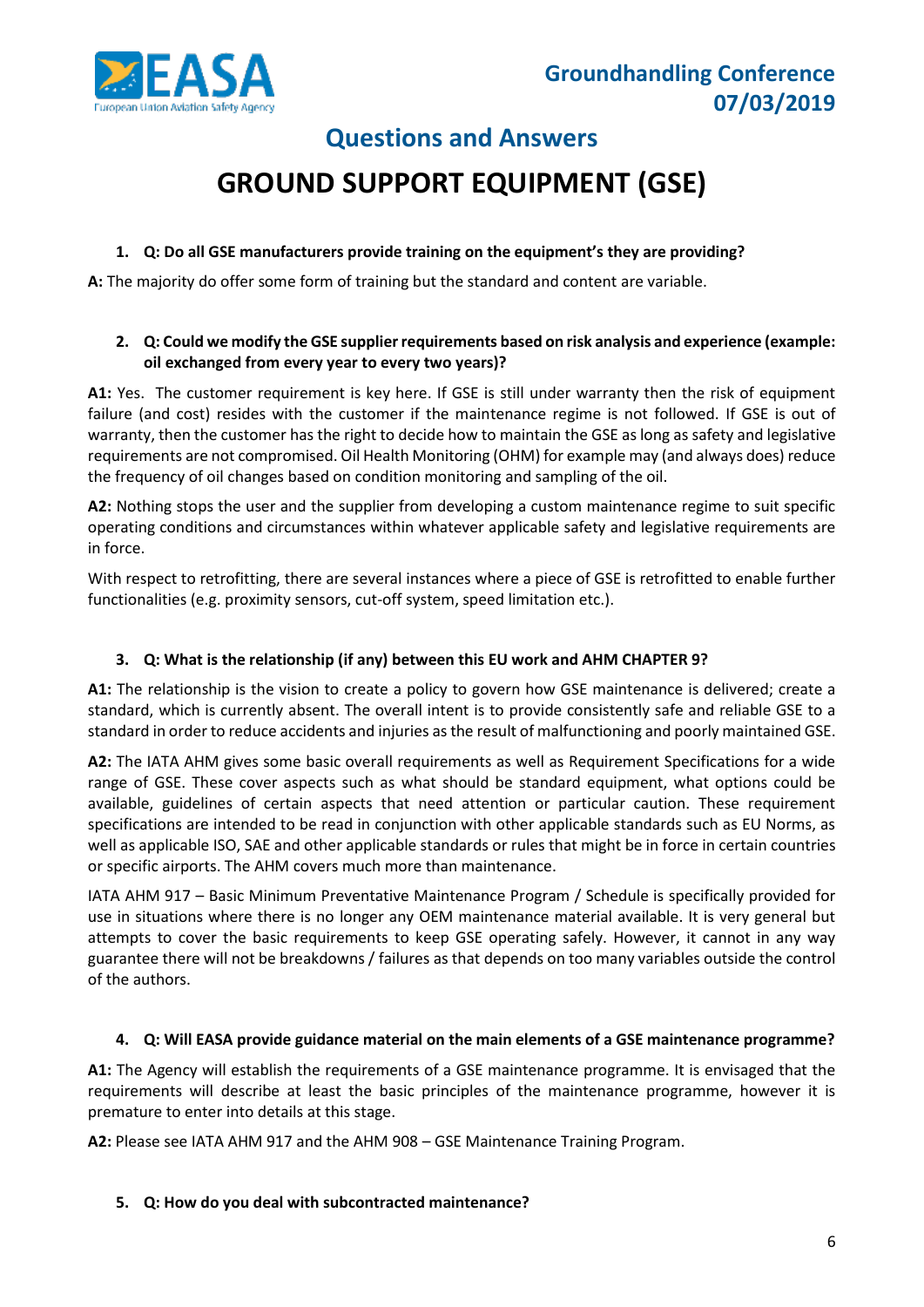

### **Questions and Answers**

**A:** Good question. It is my view that third party maintenance provider and sub-contractors should maintain GSE to the standard agreed by the Customer. This should form part of the T&C's. There should be one standard for the ramp.

**6. Q: Is there a role for some of the Japanese continuous improvement tools such as kaizen or 5S to achieve improvements?**

**A:** Absolutely, starting with some of basics such as 6S: **S**ort, **S**traighten, **S**hine, **S**tandardize, **S**ustain, **S**afety

**7. Q: GSE should be provided as standard, closed baggage, forklifts with tow hooks... speed limit.... etc., to prevent unsafe operation.**

A: Agreed. Swissport International Ltd. has created a GSE Fleet Catalogue that standardises the build standard globally that all the GSE manufacturers now understand.

#### **8. Q: Who will decide what standards to follow? Groundhandling equipment in Asia meeting Asian standards are much more affordable than European made.**

**A1:** There should be a minimum standard that is designed to deliver safe and compliant GSE, similar to the EC commercial directive (96/67/EC). Within Europe this should not be too problematic. Across the globe, similar standards should be applied as a minimum industry standard.

**A2:** Standards are mandated by country, local regulations and/or airport – there can be quite a variety of differences. Other requirements / options are within the domain of the customer and manufacturer.

#### **9. Q: Will EASA propose a minimum training requirement for GSE technicians? If yes will it be based on specific GSE?**

**A1:** Good question. Swissport is working with IATA to develop GSE workshop manager and technician technical training framework that provides the basis for GSP's to develop specific training requirements. This replicates the IATA/ISAGO requirements for training for RAMP operators.

**A2:** EASA cannot answer this question at this moment. While the GH Roadmap includes actions on developing minimum training requirements for GH specific functions, the focus group providing support to the future GH requirements will have to assess this need and propose whether minimum training requirements for GSE technicians need to be developed. The group of experts will also have to assess whether the new rules have to be so specific as to develop training requirements or training programmes based on the equipment type or rather enable the use of existing industry standards in this area.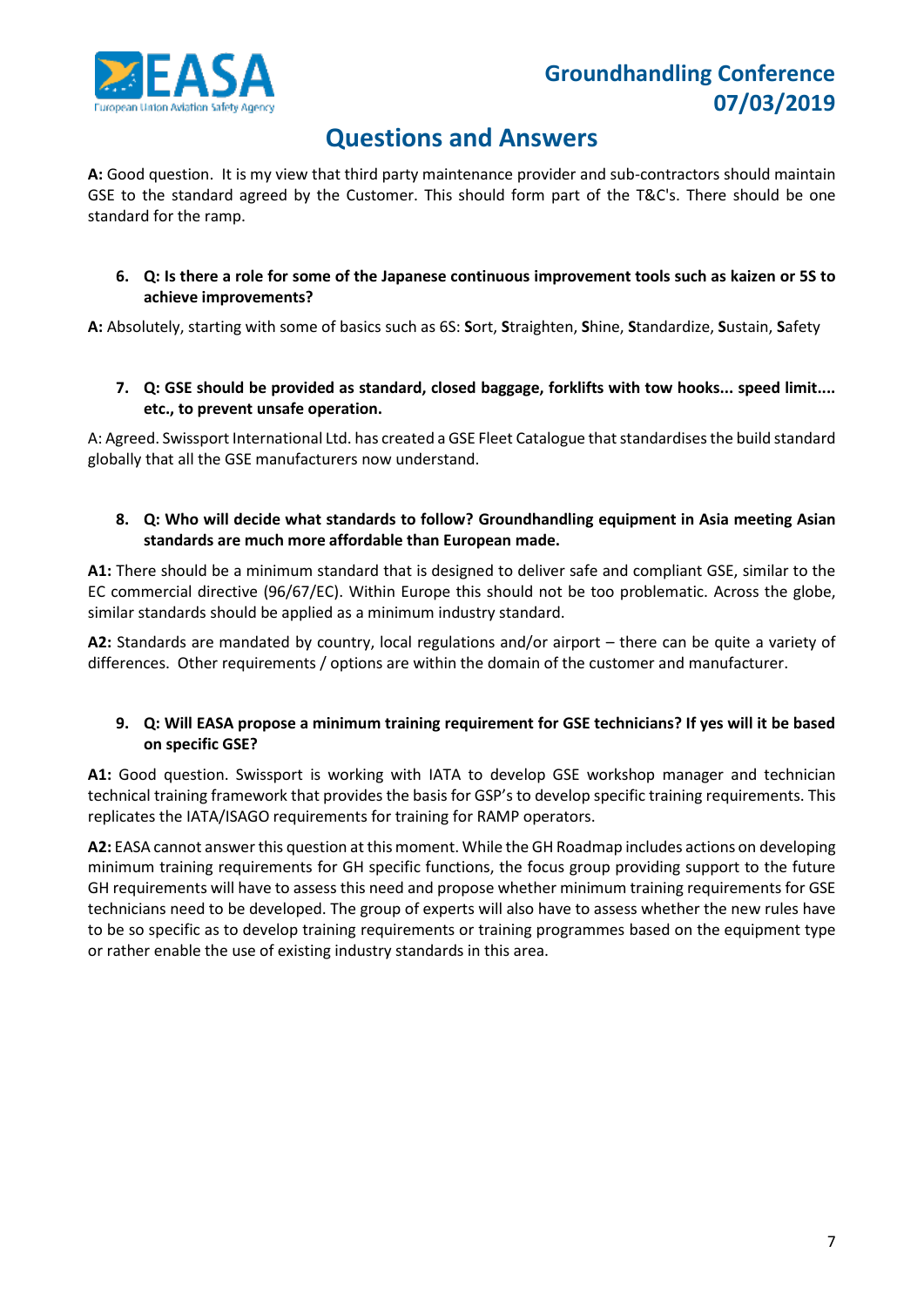

## **OVERSIGHT**

**1. Q: Will airlines be required to increase current levels of oversight on Groundhandling Service Providers?**

**A1:** I do not foresee why airlines would need to increase oversight if the oversight they currently do satisfies their Management System.

**A2:** That is not the intention, even the audits from the airlines could be reduced just because the system will be more confidence when GHSP will be under the oversight of the NAAs

**A3:** According to EASA OPS 965/2012 – ORO.GEN.205, aircraft operators have the responsibility to monitor their contractors. There is no foreseen change for this regulation.

#### **2. Q: GSE standards do exist but are typically only available at a cost: i.e. SAE, IATA. So, if used as good practice, how will they be made available to all?**

**A:** Most GHSPs have GSE manufacturer standards in place or use industry best practices. It is not the aim of the upcoming regulation to impose any new standards that are not compliant with these above-mentioned standards.

#### **3. Q: Airports have mixed users, small and big. How to ensure that one size of a system must not be offered to all users. Small users cannot pay for big user's capacity.**

**A1:** If this is relating to a Management System, then a MS is designed by the parties using it. So you decide the hazard identification, risk assessment (HIRAs), the level of audits, etc. It becomes of appropriate size as you design it to ensure it is not too cumbersome and therefore not an effective management system.

**A2:** It is intended to have a scalability in the requirements in the regulation for solving this inconvenience.

**A3:** As described in the concept paper 'Groundhandling roadmap – Oversight of Groundhandling Activity', the NAA oversight activity must be scalable and proportionate to the size and complexity of the GHSP. The same system is already applied by NAA oversight of aircraft operators, aerodromes and other aviation operations.

#### **4. Q: Is a declaration required airport by airport, by country, or by legal entity (eventually multiple in one country or one covering operation cross country borders)?**

**A1:** The New Basic Regulation (EU) 2018/1139 establishes in article 37.2 that GHSPs "shall declare their capability, and the availability to them of the means, to discharge the responsibilities associated with the services provided in compliance with the essential requirements referred to in Article 33", but it hasn't been defined how to do it yet.

**A2:** As groundhandling operations might differ from one aerodrome to another (even within one Member State), the most efficient way would be for the groundhandling service provider to issue a declaration for each aerodrome it provides for. Please consider that the issuance of a declaration is not work intensive. It is expected that the GHSP declaration will not be unlike the NCC declaration introduced by Reg. (EU) No 800/2013 amending Reg. (EU) No 965/2012 on air operations. Just like operations specifications for an aircraft operator list the aircraft registrations, it would be simple to request a GHSP to list the individual stations included under its declaration.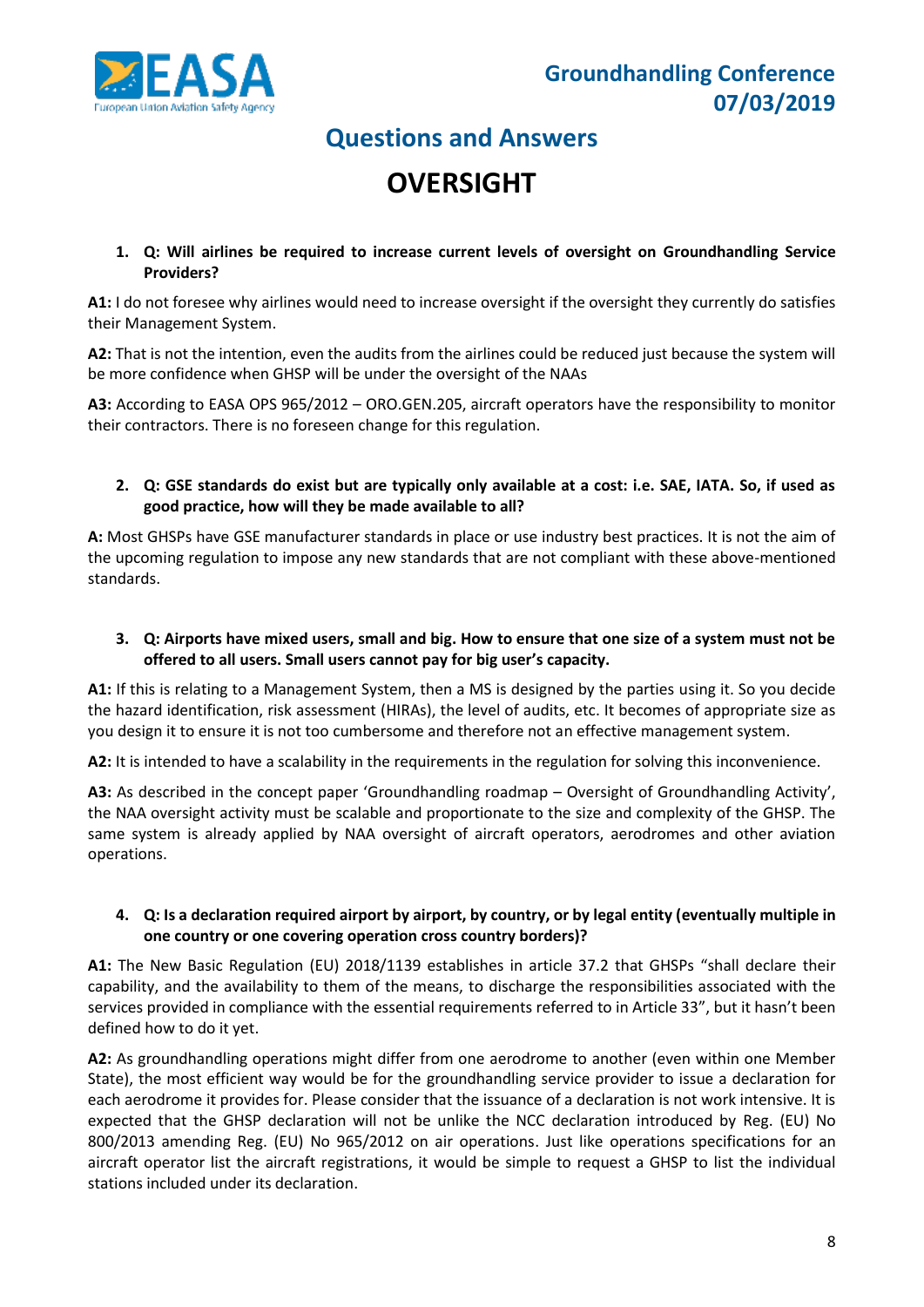

### **Questions and Answers**

**A3:** EASA cannot answer this question at this moment. The declaration system will have to be developed by the group of experts and subject to consultation within the framework of the GH rulemaking task. The best option in terms of effectiveness and oversight capabilities will be proposed.

#### **5. Q: Management of change: in many occasion people do not report because their perception is: "nothing will change" hence, we should share information on what is for.**

**A:** According to Reg. (EU) No 376/2014 amending Reg. (EU) No 996/2010 on occurrence reporting, the reporting of safety relevant occurrences and incidents is mandatory. Responsible competent authorities can react upon receiving such reports. Currently, as many states do not have a direct GHSP oversight, the possibilities for competent authorities to react or directly intervene are limited. The new Basic Regulation (EU) 2018/1139, which allows for Authorities to have direct oversight over GHSPs, will give Competent Authorities more freedom to investigate groundhandling occurrences and incidents.

#### **6. Q: How to oversee self-handling operations?**

**A1:** No different from a standalone GHSP.

**A2:** Self-handling operators will be considered as ground handlers in the regulation, so they will be under the scope of the regulation and received oversight country by country provided by NAAs, but coordinated between the NAAs.

#### **7. Q: Is this oversight proposal going to add a scope another audit from NAA to GSP in addition to airline audit?**

**A1:** NAAs should already be overseeing GHSPs through airline contracted activities. No additional audits are foreseen in the Irish CAA Safety Regulation Division, for example.

**A2:** Yes.

#### **8. Q: Is Spain also considering the IS-BAH Standard in their national regulation?**

**A1:** No, we haven't. We have focused our inspection and standardisation on conventional commercial air transport, avoiding the GA.

**A2:** The IS-BAH was developed independently by the business and general aviation community. It is aligned with applicable ICAO SARPs (such as SMS), NAA guidance and where there may be some alignment with ISAGO at times, it is aimed to meet the unique needs for the business aviation/general aviation sector.

#### **9. Q: Would EASA expect aerodrome or flight ops from the countries regulator to carry out the GHP audits?**

**A1:** We would expect competent Ground Operations Inspectors with the relevant experience and training required to carry out the inspections. Whether they work for aerodromes or flight ops is an NAA decision. This is a standalone regulation.

**A2:** It is expected that NAAs will discharge groundhandling oversight activities to personnel most suited to the task. How NAAs are structured might vary from one NAA to another. Certain authorities already have proficient personnel either working for the aerodrome, flight operations or both domains.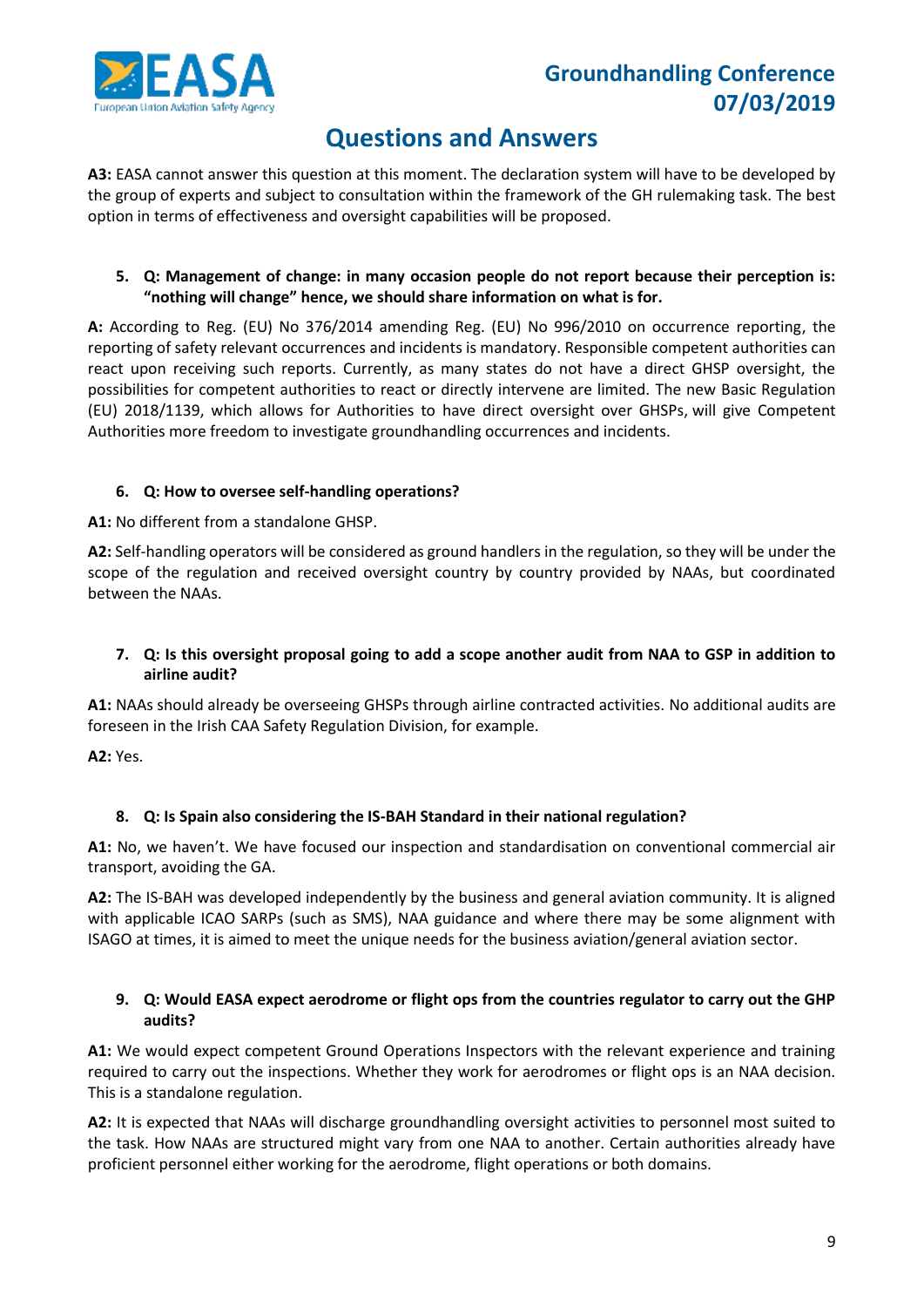

**A3:** The group of experts will also discuss within the GH rulemaking task the need to develop some training and qualification requirements for NAA inspectors.

#### **10. Q: Has the Spanish program seen steps forward in Safety in Groundhandling?**

**A:** Yes, we have. First of all, we hadn't been receiving occurrences from GHSPs before we conducted oversight and now we are receiving them so we have more information to work with. But most important is that GHSPs are more aware of ground safety, so many improvements have appeared. Also it is important to say that most GHSPs are thankful with the authority oversight, now they have more empowerment in their organisations than before just because they have to meet some authority requirements, the GHSPs invest more resources in safety.

#### **11. Q: It was said that headquarter is oversight in Spain. Do you mean country headquarter or global headquarter? There are some differences.**

**A:** Country headquarters. But we have received procedures for international headquarters and mainly they complied with the requirements just because they are international standards (IATA ones). We had in the past more problems with the SMS requirements because it was not compulsory for ISAGO programme, but nowadays it is mostly solved. However, it is fair to say that SMSs have been adapted to comply with our national Technical instruction, it is a national issue because our standards for SMS are compliant with the ICAO ones but slightly different. With the future EU regulation, we will comply with the EU framework, so we should have no differences.

#### **12. Q: Is it possible to have a centralised Ground Safety Report instead of leaving it to CAA the need to collect from different stakeholders for the same event without merging/agree on it?**

**A1:** This centralised reporting system already exists – please refer to [www.aviationreporting.eu.](http://www.aviationreporting.eu/) All reports entered into the system will automatically be transferred to the responsible competent authority.

**A2:** This matter will be considered by EASA during the safety promotion activities.

#### **13. Q: Oversight should only be performed at locations in the Members States where groundhandling activities are performed. Are there any non-EU implications?**

**A1:** Oversight can and will still occur outside of the EU through the contracted activities of the air operators.

**A2:** If the GHSP's HQ is not located in an EASA Member State, oversight activities could also take place at the GHSPs HQ in a third country. However, there would be no inspections/audits of the services provided in a non-EASA Member State.

#### **14. Q: In Spain, where there are also lots of GA/BA handlers, why is only ISAGO being considered?**

**A1:** Although the GA/BA traffic in Spain is quite extended, it is not so representative comparing with conventional air commercial transport. So we have focused our inspection and standardisation on conventional commercial air transport, avoiding the GA. That´s why we haven´t considered other standard different from ISAGO.

**A2:** The IS-BAH was developed independently by the business and general aviation community. It is aligned with applicable ICAO SARPs (such as SMS), NAA guidance and where there may be some alignment with ISAGO at times, it is aimed to meet the unique needs for the business aviation/general aviation sector.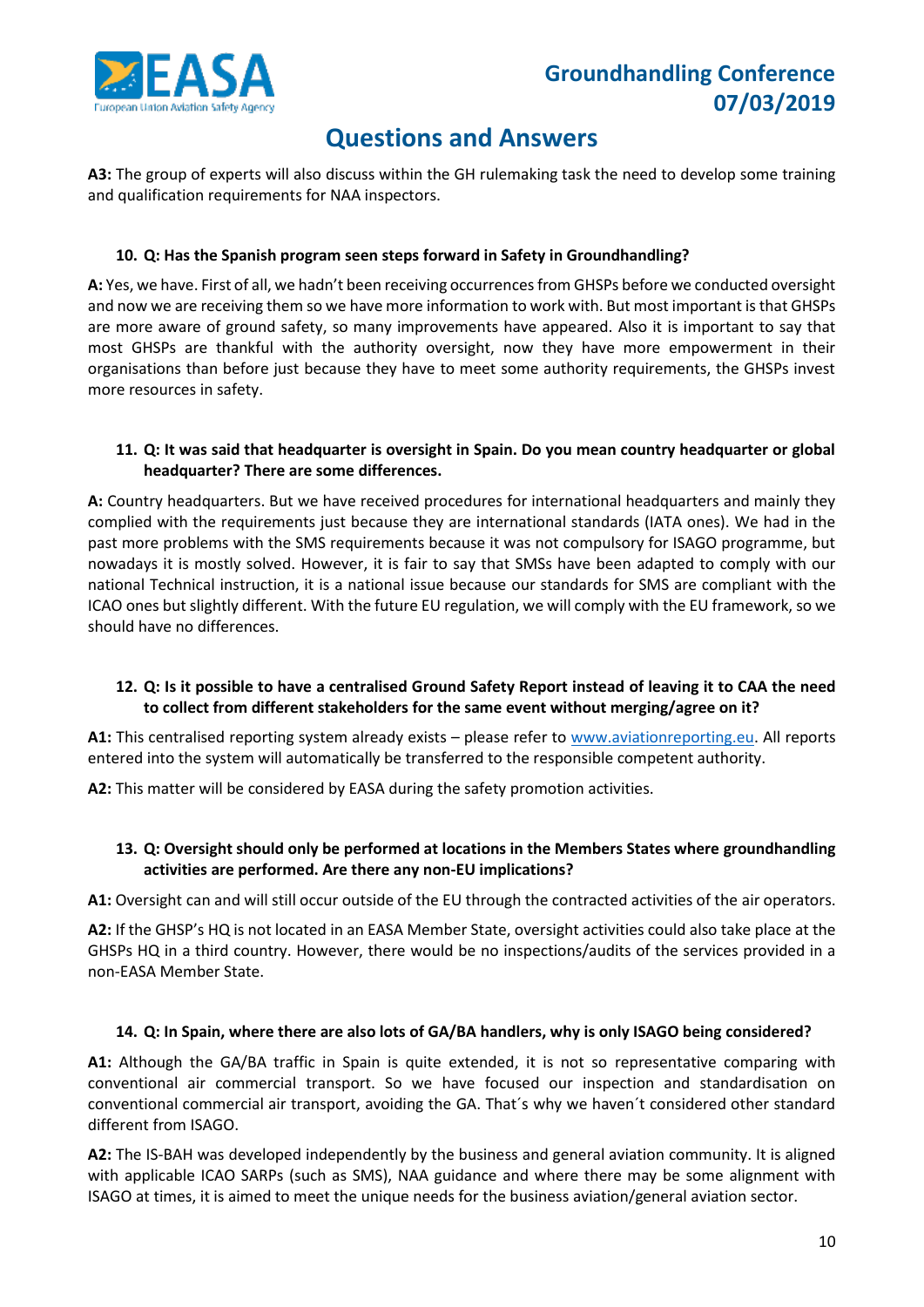

#### **15. Q: How will EASA oversee a GHSP headquarter management system if this is placed outside EU?**

**A1:** The Management System will only be as good as the stations that operate it and use it, therefore an audit of the effectiveness of the Management System can be done during the oversight of an EU Member State GHSP, even if the Head Office is outside the EU.

**A2:** Yes, if they provide services in the EU.

**A3:** The group of experts will need to clarify the provision of GHSP supervision / coordination services and Flight operations and crew administration. The latter may include many providers based outside of the EU that provide services to EU operators both inside and outside of the EU. This answer links to Q18 as well.

However, the oversight will not be performed by EASA, as this is the responsibility of the competent authority of the aerodrome where the groundhandling activity is provided. This is already established in the Basic Regulation (EU) 2018/1139 (Article 62 pt. 4).

#### **16. Q: The inclusion of groundhandling in the Airports is unfortunate. This might mean that the oversight of the NAAs should be limited to the airport-GSP interface?**

**A1:** It is in Aerodromes, but it is a stand-alone regulation. The essential requirements for groundhandling in the Basic Regulation (EU) 2018/1139 are included in Annex VII which, relates to Aerodromes.

**A2:** However, it should be clarified that the future regulation will be a stand-alone regulation. EASA will approach the groundhandling project horizontally, seeking expert input from both air operations and aerodrome domains, in addition to experts from the GH domain.

**A3:** The NAA will audit/inspect against specific EU Regulations. It is expected that NAAs will discharge groundhandling oversight activities to personnel most suited to the task. How NAAs are structured might vary from one NAA to another. Certain authorities already have proficient personnel either working for the aerodrome, flight operations or both domains.

#### **17. Q: In Spain is or would ISAGO be considered an alternative means of compliance?**

**A:** It is important to understand that the "requirements" in our technical instructions are mainly based on ISAGO Standards Manual, so they are biased with the industry standard. So our means of compliance are based/biased on IATA standards. Alternative means of compliance can only be developed by GHSPs.

#### **18. Q: Flight Dispatch is not Groundhandling. How will the mistake in the BR be rectified?**

**A1:** Flight Dispatch, in the sense of Mass and Balance, is groundhandling.

**A2:** In a specific domain such as Flight Dispatch, NAAs might prefer to discharge the oversight of flight dispatch services to its Flight Operations inspectors. The Basic Regulation (EU) 2018/1139 will ensure that flight dispatch services are monitored whether or not the provider is a specialized entity, an aircraft operator or a GHSP.

**A3:** Flight Dispatch (flight plan) – Mass& Balance (load planning /Loadsheet) these activities are completely different.

**A4:** Indeed, this is a function that belongs both to GH and to air operations, with some elements being exclusively flight ops-specific (e.g. flight planning), while others, ground ops-specific (e.g. loadsheet, M&B). It should be specified that both the Council Directive 96/67/EC (which is still in effect) and the Basic Regulation ((EU) 2018/1139 list flight dispatch among the other groundhandling activities.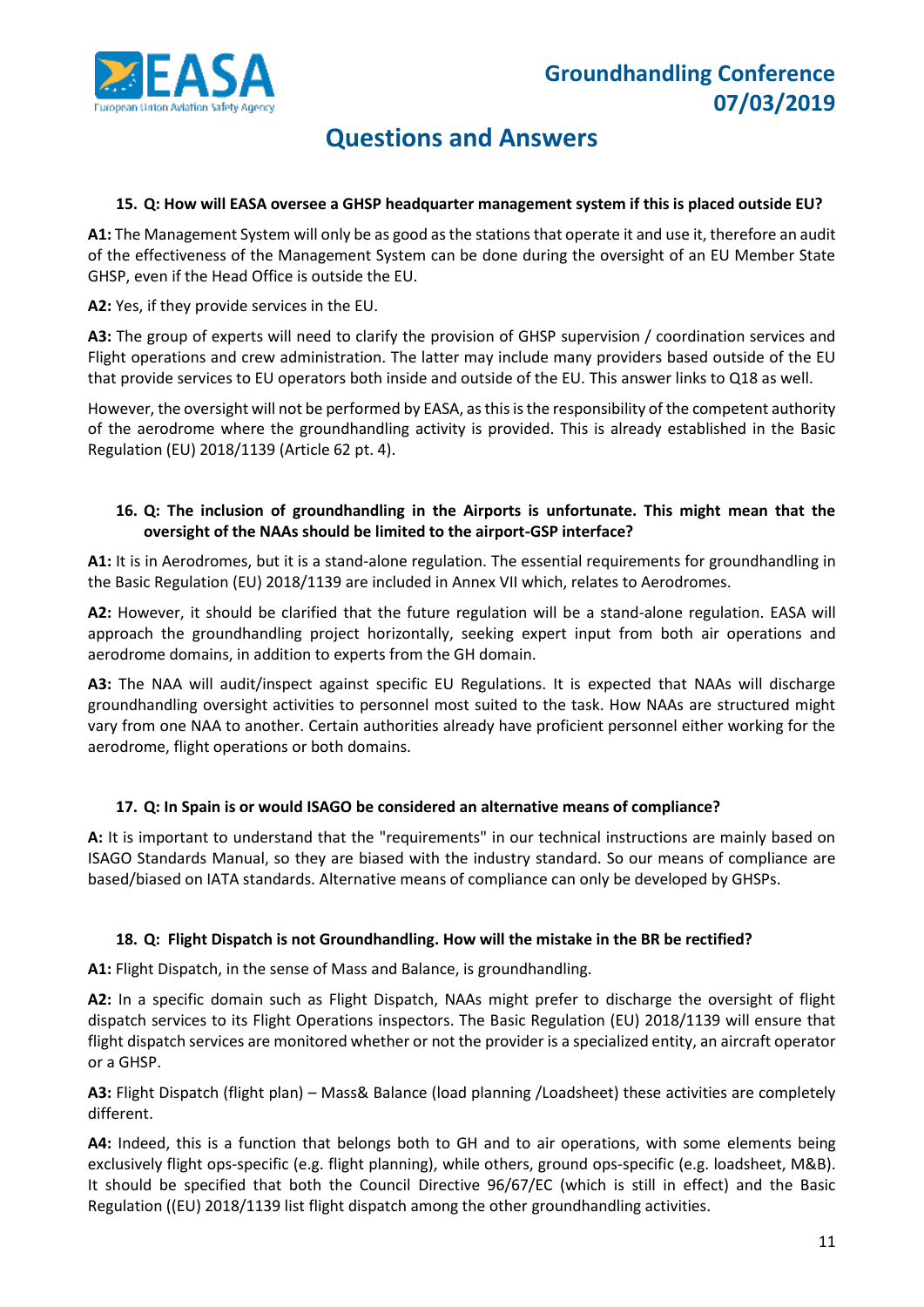

The encompassing activities covered by the flight dispatcher will have to be defined by the future GH regulation.

#### **19. Q: If a GHSP operates at many locations in the same MS but conducts differing services at a number of different locations, will one declaration still suffice?**

**A1:** In my opinion one declaration will be enough, but I think the declaration should specify the airports where the services are provided and which services are provided at those airports. That could mean for the future that if a GHSP begins new services in one airport, it has to declare them; or even if a GHSP begins services in an airport where the GHSP was not working, should have to declare those services at that airport. Otherwise, it would be impossible for the NAA to establish an oversight programme.

**A2:** Although no decision with regard to this question can be taken by the EASA expert group at this moment, one option would be that a GHSP issues one declaration per Member State only. Another option would be that the groundhandling service provider would issue a declaration for each aerodrome which it provides for (groundhandling operations might differ from one aerodrome to another – even within one Member State). Please consider that the issuance of a declaration is not work intensive. It is expected that the GHSP declaration will be similar to the NCC declaration introduced by Reg. (EU) No 800/2013 amending Reg. (EU) No 965/2012 on air operations.

**A3:** This aspect will be discussed and determined by the group of experts within the GH rulemaking task, then proposed to further consultation. In any case, the declaration will be drafted so as to require the list of aerodromes where the GH services are provided as well as the list of GH services provided at each aerodrome.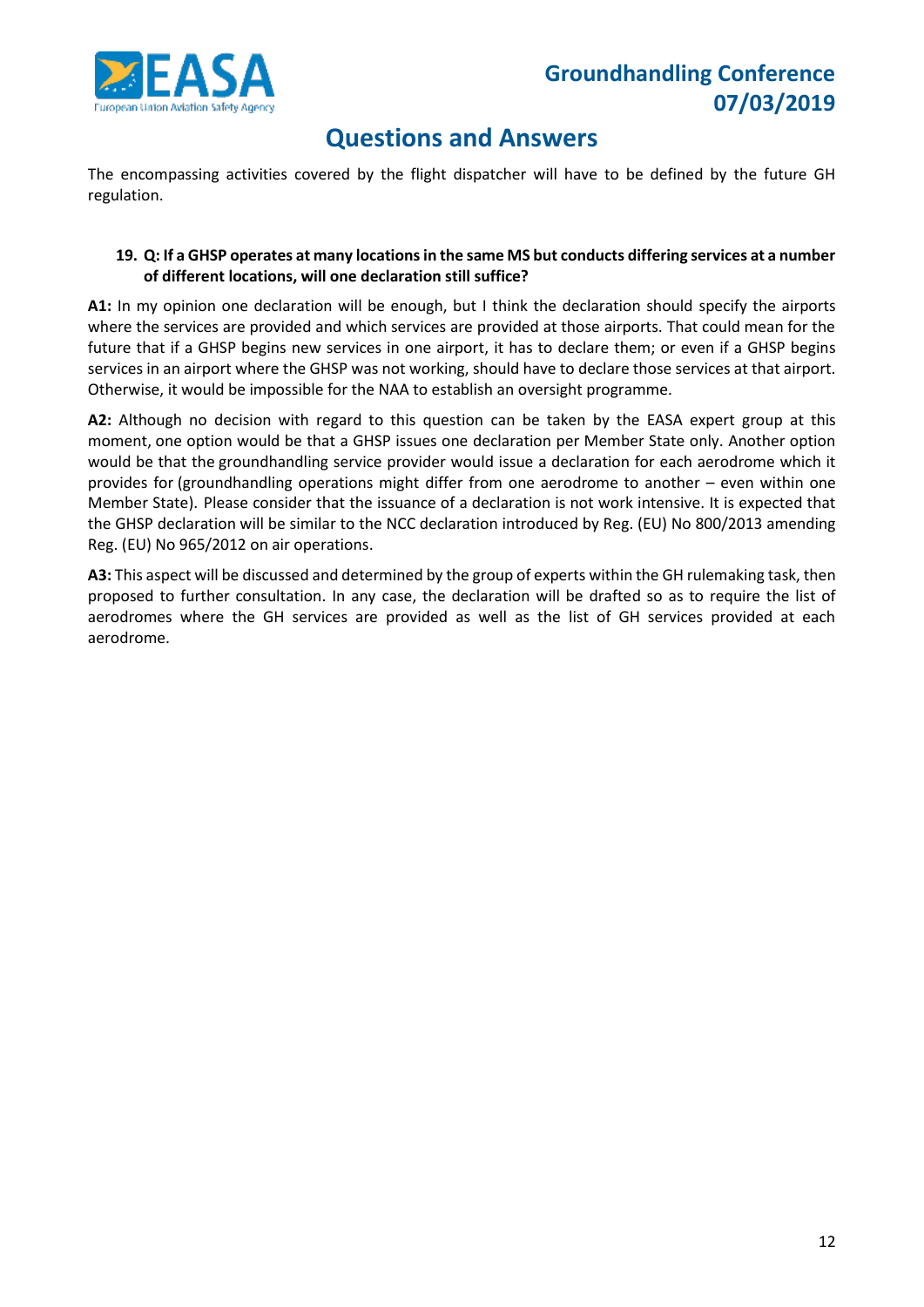

# **STAFF TURNOVER**

#### **1. Q: Unnecessary staff turnover is at odds with a safety culture. Could Directive 2001/23/EC on transfer of undertakings be a useful tool to regulate this flaw?**

**A:** I suspect not. There are jurisdictions with mature transfer of undertakings rules, yet they also experience high or very high levels of turnover. I am personally convinced the answer is with the sector and making it an attractive proposition.

#### **2. Q: What about automation to partly address turnover and general unattractiveness of GH?**

**A:** As mentioned at the conference, the impact of automation below the wing has yet to be fully realised. I do see increasing use of autonomous vehicles, robotics and increasing automation of legacy GSE. Clearly this will reduce the reliance on people - hopefully for work they find unattractive.

#### **3. Q: Turnover seems to be a social / human resources issue, as far as staff is well-trained. To what extent does it fall under the scope of the Basic Regulation?**

**A:** Article 89 of Regulation (EU) 2018/1139 of the European Parliament and of the Council of 4 July 2018 (EASA's 'new' Basic Regulation) requires EASA to take into account the interdependencies between civil aviation safety and socioeconomic factors. Assessing the impact of staff turnover on aviation safety is exactly that.

#### **4. Q: Will the GH regulatory requirements influence/affect the perceived "race to the bottom" challenges identified by many? a.k.a a 'highly competitive market'.**

**A:** We hope not. More stringent requirements to operate at an airport should equal higher quality and potentially an ability to charge a reasonable fee. However, in any open market, there will be businesses which try and gain market share via (often) unrealistic pricing. I am not sure a formal regulatory regime will stop this practice.

#### **5. Q: More bureaucracy leads to higher cost. At the end less money for the worker on the apron. How will this increase interest for anyone to seek such a career?**

**A:** The objective of this task is to increase safety and efficiency by providing a regulatory framework for GH without burdening MSs and industry with disproportionate / inefficient bureaucracy. The decisions on what might be the best intervention strategy for each of the actions will be assessed also with a view of examining if the proposed measures deliver without disproportionate additional administrative burden.

#### **6. Q: EASA is not going to regulate human turnaround and the problem turns back into training and culture, why it is set up a sixth topic?**

A1: Stakeholders had highlighted to EASA, during the fact finding phase, staff turnover as an issue. The expert group that supported EASA with the development of the concept papers confirmed this. Experts and EASA agree that there is no solution through rulemaking. Other actions such as e.g. a minimum training standard might help to improve mobility and the prestige of GH jobs.